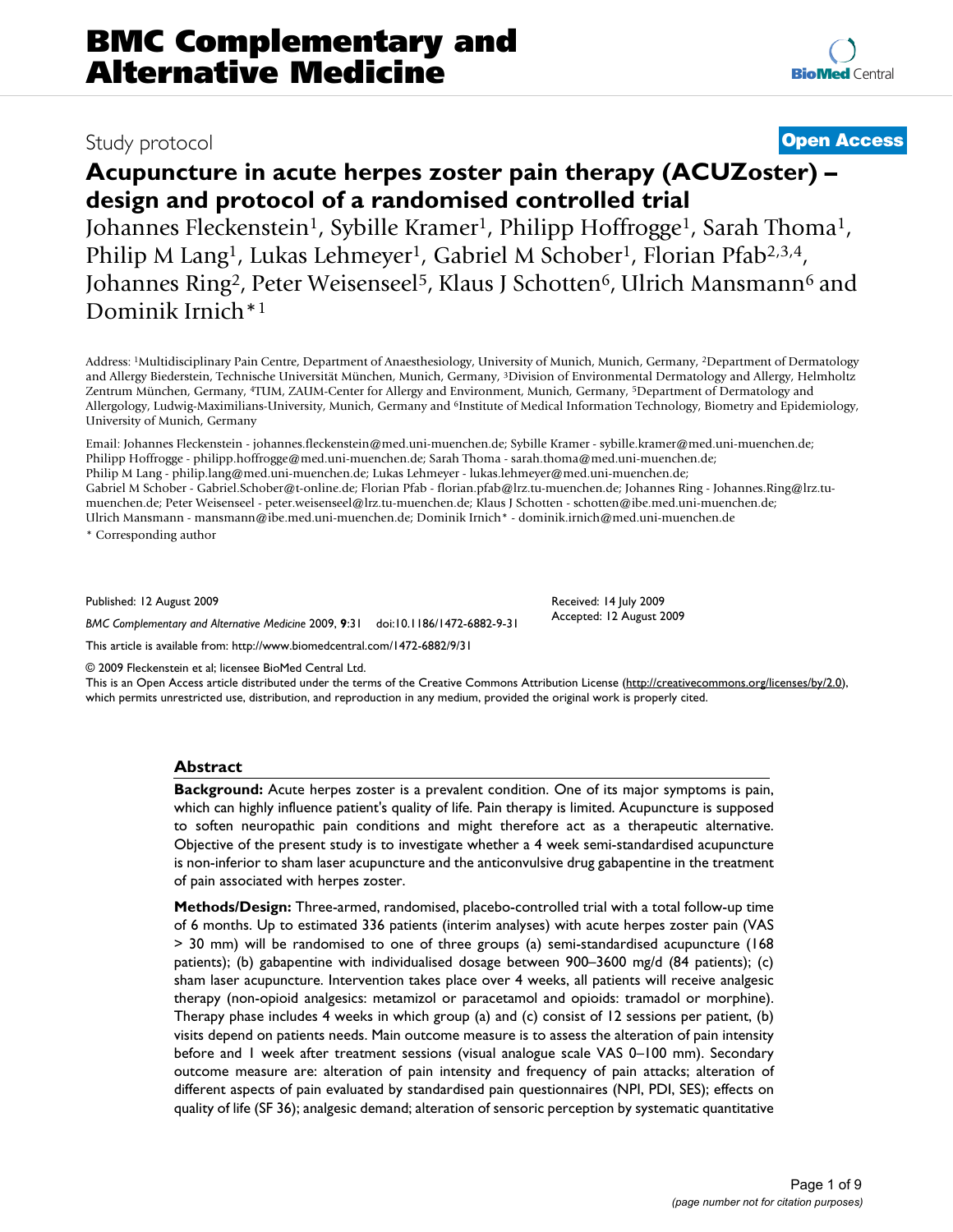sensory testing (QST); incidence of postherpetic neuralgia; side effects and cost effectiveness. Credibility of treatments will be assessed.

**Discussion:** This study is the first large-scale randomised placebo controlled trial to evaluate the efficacy of acupuncture compared to gabapentine and sham treatment and will provide valuable new information about the clinical and physiological effects of acupuncture and gabapentine in the treatment of acute herpes zoster pain. The study has been pragmatically designed to ensure that the study findings can be implemented into clinical practice if acupuncture can be shown to be an effective treatment strategy in acute herpes zoster pain.

**Trial registration:** NCT00885586

## **Background**

Herpes zoster is a distinctive syndrome caused by reactivation of varicella zoster virus (VZV). It is characterized by a painful, blistering skin eruption following dermatomal distribution. As cellular immunity to VZV decreases with age, stress or because of immunosuppression, the virus reactivates and travels along the sensory nerves to the skin, causing distinctive prodromal pain followed by eruption of rash [[1\]](#page-7-0). The diagnosis of herpes zoster is clinically based on the characteristic appearance of the rash. Only in clinically unclear cases lesional detection of VZV-DNA by PCR might be used to confirm the diagnosis.

Herpes zoster can occur at any age but most commonly affects the elderly population. It is estimated that approximately 1 in 3 people will develop herpes zoster during their lifetime. The incidence of herpes zoster and the rate of herpes zoster-associated complications increase with age [\[2](#page-7-1),[3](#page-7-2)].

Symptoms that herald herpes zoster include pruritus, dysesthesia and pain along the distribution of the involved dermatome. The most distressing symptom is typically pain and the most feared complication beside CNS or ocular involvement is postherpetic neuralgia (PHN), the persistence of pain after rash healing. PHN is defined as pain persisting more than 3 months after the rash has resolved [\[4-](#page-7-3)[6](#page-7-4)]. In patients aged over 70 years almost half develop PHN after acute herpes zoster [[7](#page-7-5)]. Both, the acute pain associated with herpes zoster and the chronic pain of PHN, have multiple adverse effects on health-related quality of life. Different types of pain and other sensory symptoms are found in patients with herpes zoster, and these vary greatly with respect to their presence, location, duration, intensity, and quality [[8\]](#page-7-6). These pain conditions cause substantial interference with physical, emotional, and social functioning [\[5](#page-7-7)[,8\]](#page-7-6) and result in increased health care costs [[9](#page-7-8)].

The development of effective strategies for the prevention and treatment of pain associated with herpes zoster and PHN is therefore an unmet public health need [[8\]](#page-7-6). Early recognition and treatment of herpes zoster can reduce acute symptoms and may also reduce the occurrence of PHN [[9](#page-7-8)].

The evidence base supports the oral use of tricyclic antidepressants, certain opioids, and gabapentinoids to prevent or treat PHN [[10\]](#page-7-9). Authors in this meta-analysis were able to extract an appreciable frequency of minor adverse events. The most frequently reported adverse events are dizziness and sedation, thus decreasing patients' daily quality of life and compliance [[10](#page-7-9)]. In addition, current opinion is that existing interventions do not completely prevent or adequately treat all cases of herpes zoster pain and PHN [[10](#page-7-9)[-12](#page-7-10)].

Acupuncture might figure as an alternate. There is some evidence, that acupuncture might be favourable in the treatment of neuropathic pain conditions [\[13](#page-8-0)]. In addition acupuncture is known to be a safe treatment poor in adverse effects [\[14](#page-8-1)]. Though, there are only some smaller studies about acupuncture treatment in patients with herpes zoster [[15-](#page-8-2)[19\]](#page-8-3) showing controversial results. Broad clinical studies are missing.

#### *Aim of the study*

The primary objective of the trial presented is to investigate whether a 4 week semi-standardised acupuncture is non-inferior to the anticonvulsive drug gabapentine and sham laser acupuncture as placebo control in the treatment of pain associated with herpes zoster in addition to standardised analgesics. Secondary objectives include alteration of pain intensity and frequency of pain attacks, alteration of different aspects of pain evaluated by standardised pain questionnaires (NPI, PDI, SES), effects on quality of life (SF 36), analgesic demand, alteration of sensoric perception, incidence of postherpetic neuralgia, side effects and cost effectiveness.

#### **Methods/Design** *Design*

The ACUZoster study is a three-armed, partially blinded randomised placebo-controlled trial investigating the effi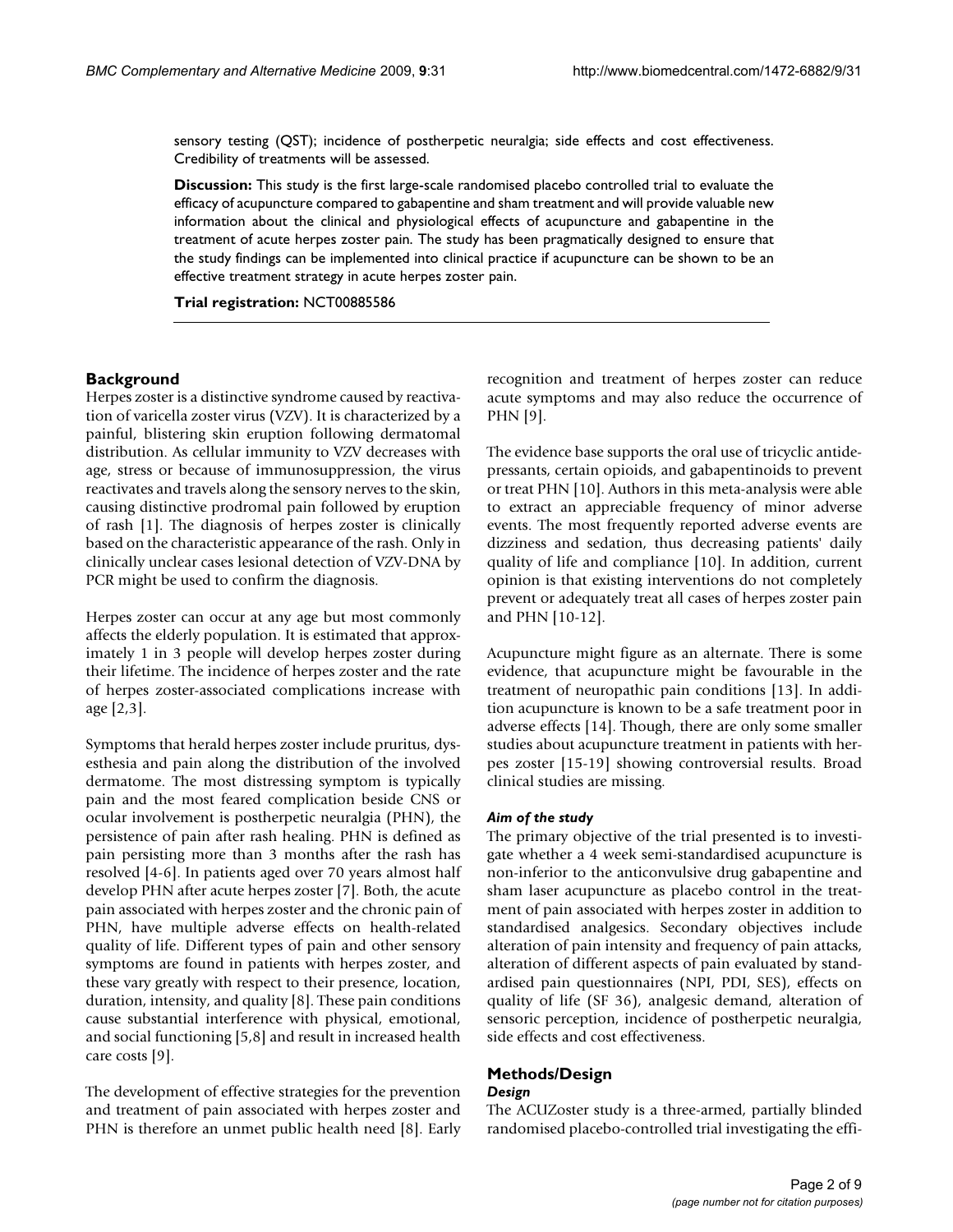cacy of (a) acupuncture versus (b) gabapentine or (c) sham laser acupuncture in the treatment of pain associated with acute herpes zoster in addition to a standardised analgesic regimen respectively (Figure [1\)](#page-2-0). Patients are blinded regarding acupuncture and sham laser acupuncture treatment. After randomisation, patients in the acupuncture and sham laser acupuncture group receive 12 treatment sessions over a period of 4 weeks. In the gabapentine group, all patients receive the drug-uptake according to a standardised scheme. Appointments with gabapentine group patients depend on their needs and might happen up to 12 times in 4 weeks, but at least once a week. All patients are treated with standard antiviral, local and basic analgesic regimen. Furthermore patients can receive analgesic escape medication, so that a sufficient pain therapy is guaranteed. The total follow-up study period per patient is 6 months. Ethical approval has been given by the Ethics Committee of the University of Munich, Munich, Germany (registration 159-08).

#### *Patients*

The ACUZoster trial aims to recruit up to a maximum of 336 patients. Recruitment for the trial started in November 2008. For inclusion patients must meet the following criteria: confirmed diagnosis of acute herpes zoster (recruitment at the Departments of Dermatology and Allergology, Ludwig Maximilians Universität and Technische Universität München, Munich, Germany), pain

<span id="page-2-0"></span>

#### Figure 1

**Trial design, time schedule, and outcome parameters of the ACUZoster study**. Acupuncture (ACU), Gabapentine (GABA), Sham Laser Acupuncture (SLA). Outcome measures: Main outcome measure: Alteration of Pain intensity (VAS); Secondary outcome measure: alteration of pain intensity/frequency (evaluated by diary); pain questionnaires (including: NPI, PDI, SES, please refer to Table 3); quality of life (SF-36) Sensoric perception evaluated through qualitative sensory testing (QST); credibility assessment according to Vincent; cost effectiveness and safety aspects.

intensity > 30 mm on a visual analogue scale (VAS 0–100 mm), standardised antiviral therapy with either brivudin (125 mg/d p.o.) or aciclovir  $(3 \times 5-10 \text{ mg/kg/d KG i.v. or})$  $5 \times 800$  mg/d p.o.).

Main exclusion criteria are: Patients with insulin-dependent diabetes mellitus or other diseases influencing the peripheral sensibility (e.g. polyneuropathia, chronic pain syndromes, cutaneous irritations i.e. burns); patients under age (< 18 years); non-compliance; pregnancy or lactation; surgery within the last 3 month; severe heart/lung/ kidney disease; diseases influencing the quality of life; psychiatric diseases (e.g. depression, schizophrenia, dementia); chronic intake of analgesics, neuroleptics, antidepressants, corticoids, alpha-agonists; acupuncture, transdermal electric neurostimulation or other Complementary and Alternative Medicine treatment within the last 4 weeks; contraindications according to the summary of product information against analgesic treatment (i.e. metamizol, paracetamol, tramadol, morphine) or the investigational medicinal products (gabapentine, acupuncture needles).

#### *Participating physicians*

Participating trial physicians form part of the Multidisciplinary Pain Centre, Department of Anaesthesiology, University of Munich, Germany. All are experienced in pain treatment. Their acupuncture training reaches at least the level of "A-diploma" from one of the major German acupuncture societies (140 hours of curricular teaching) such as more than two years practical skills training at the Multidisciplinary Pain Centre. All physicians are experienced in working in clinical trials.

## *Randomized treatment allocation, and sample-size estimation*

The randomization to one of the three arms of the study has been carried out by the Institute of Medical Information Technology, Biometry and Epidemiology, University of Munich, Germany (IBE). The investigators established a computer-based randomisation procedure (Randoulette®) which after including the patient to the trial allocates subjects to the respective arms balancing their age and gender

We conduct a 3-armed study, which shall prove the noninferiority of an experimental therapy (acupuncture) against a reference therapy (gabapentine) by simultaneous placebo control (sham laser acupuncture). The sample size estimation was based on the approach of Pigeot, Schäfer, and Röhmel [\[20](#page-8-4)]. Following assumptions were made on the basis of a prior study [[13](#page-8-0)].

• VAS change under acupuncture treatment:  $\mu_E = 15$ mm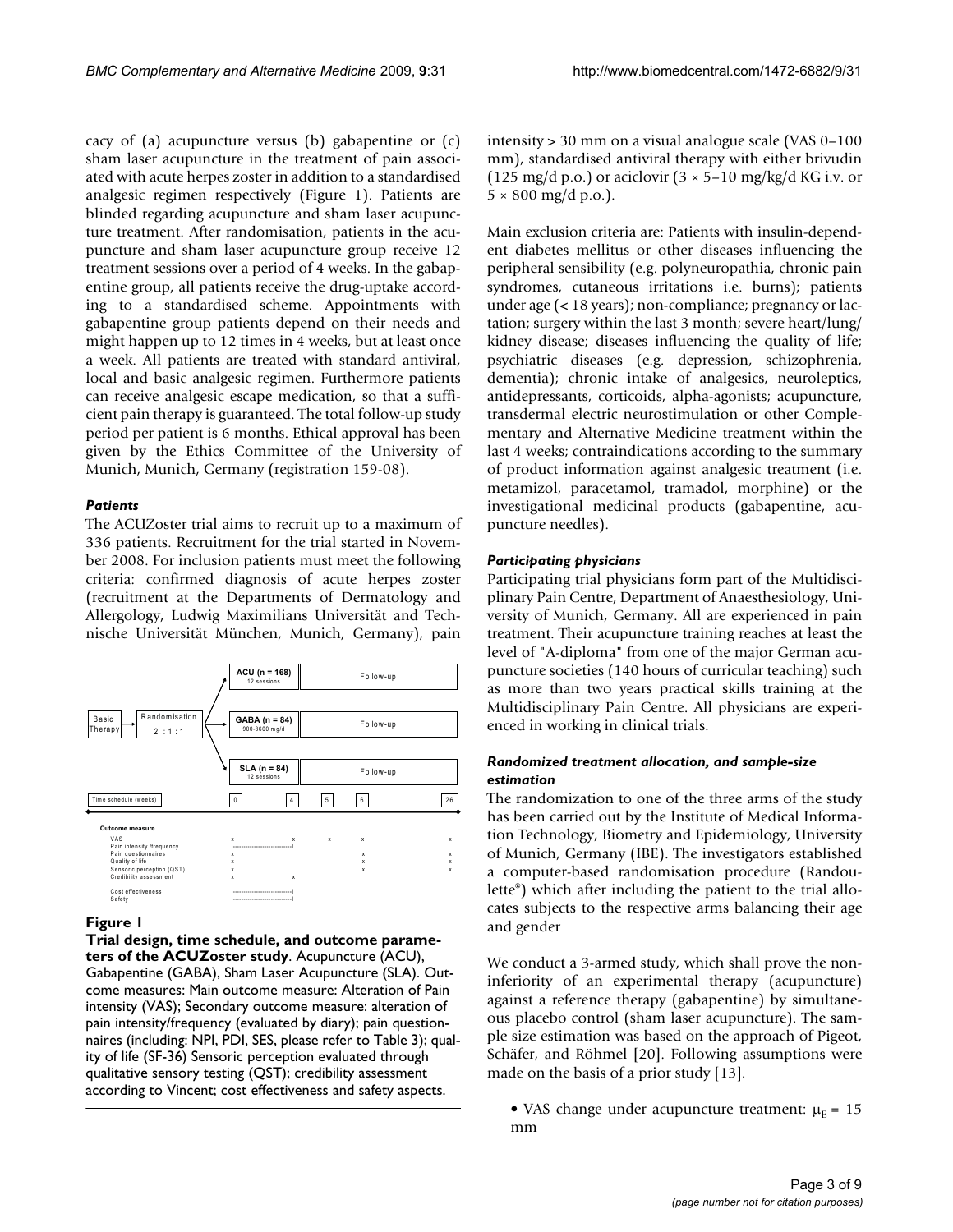• VAS change under gabapentine (reference treatment):  $\mu_R = 15$  mm

- VAS change under sham treatment:  $\mu_p = 5$  mm
- Noninferiority margin:  $\theta = 50\%$  of the difference between the reference and the sham treatment (i.e. 5 mm VAS)
- $\sigma$  = 15,6 (estimated standard deviation within groups)
- $\alpha$  = 0,025 (one-sided)
- $β = 0,2$  (power: 80%)

The necessary sample size under these assumptions was estimated as  $n = 336$ , with an optimal allocation of 168 patients to the acupuncture group and 84 patients each to the reference and placebo group. The dropout rate should not be higher than 10%.

To allow for early termination, the study was designed to be assessed in four equally spaced interim analyses and one final analysis. Therefore, α-levels were adjusted according to O'Brien-Fleming to maintain the assumed 0,025-level for the overall study analysis [\[21](#page-8-5)].

Interim analysis 1 (20% of all patients): 0,00000

Interim analysis 2 (40% of all patients): 0,00039

Interim analysis 3 (60% of all patients): 0,00368

Interim analysis 4 (90% of all patients): 0,01102

Overall study analysis (100% of all patients): 0,02113

# *Statistical analysis*

Establishing noninferiority of the experimental therapy E (acupuncture) to the reference therapy R (Gabapentin) requires hierarchical testing of the following hypotheses using t tests [\[20\]](#page-8-4):

$$
\tilde{H}_0: \mu_R \le \mu_P
$$
  
\n
$$
H_0: \mu_E - \theta \cdot \mu_R - (1 - \theta) \cdot \mu_P \le 0
$$

In a first step,  $\tilde{H}_0$  is tested using the appropriate alpha level. Only if  $\tilde{H}_0$  is rejected, the second hypothesis  $H_0$  is tested, using the same alpha level. If  $H_0$  is rejected, noninferiority is established. If the first step does not lead to the rejection of  $\tilde{H}_0$ , noninferiority cannot be established at this stage of the study.

# *Interventions*

# *Basic therapy (all groups)*

All patients are treated by the attending dermatologists immediately after diagnosis of herpes zoster with a standardised antiviral therapy with either brivudin (125 mg/d p.o.) or aciclovir  $(3 \times 5 - 10 \text{ mg/kg/d KG i.v. or } 5 \times 800 \text{ mg/m})$ d p.o.) as well as a symptomatic therapy of rash with local antiseptics according to the guidelines of the German Dermatological Society (Deutsche Dermatologische Gesellschaft DDG, [\[22](#page-8-6)]).

In addition all patients have the possibility to receive a standardised analgesic treatment, according to WHO recommendations: step 1: nonopioid analgesics (Metamizol  $4 \times 1.0$  g p.o.  $(4 \times 40$  gtt). Paracetamol  $4 \times 1.0$  g), step 2: additionally moderate opioids (tramadol, maximum dose 600 mg/d), step 3 recommends use of stronger opioids (morphine). Escape medication available for step 2 and 3 are tramadol respectively morphine drops. Patients are not allowed to use other analgesics or analgetic therapies.

# *Acupuncture treatments (a + c)*

Patients in the acupuncture group and the sham laser group will receive an acupuncture treatment. Acupuncture treatment is semi-standardised. Obligatory basic points with and without electrical stimulation have to be chosen. In addition facultative individual points can be chosen according to the diagnostic pattern and its corresponding meridian systems (Table [1\)](#page-4-0). Detailed diagnosis according to Western and Chinese diagnostic considerations (including pulse and tongue diagnosis) is assessed. Chosen acupuncture points are recorded.

The treatment strategies for acupuncture were developed based on a consensus process with experienced acupuncture experts representing members of the faculty of one of the major German societies for medical acupuncture: German Medical Acupuncture Association (*Deutsche Ärztegesellschaft für Akupunktur*, DÄGfA).

Both treatment groups (needle and sham laser) consist of 12 sessions within 4 weeks (3 sessions/week). Each session is supposed to last 20 minutes. Resting time after both treatments is 20 minutes.

(1) The needle acupuncture technique (a) used in this trial is performed using expendable needles (Seirin®  $0.15 \times 20$ mm or  $0.3 \times 30$  mm and Asiamed®  $0.25 \times 40$  mm) at defined acupuncture points and treatment areas. After needle insertion, the needle is manipulated until the subject obtains the deqi response (a deep aching or full feeling at the needle). Needle techniques include very point technique and dry needling. Further manipulation can be obtained applying an electro acupuncture device (AS Super 4 Han, schwa-medico, Ehringshausen, Germany).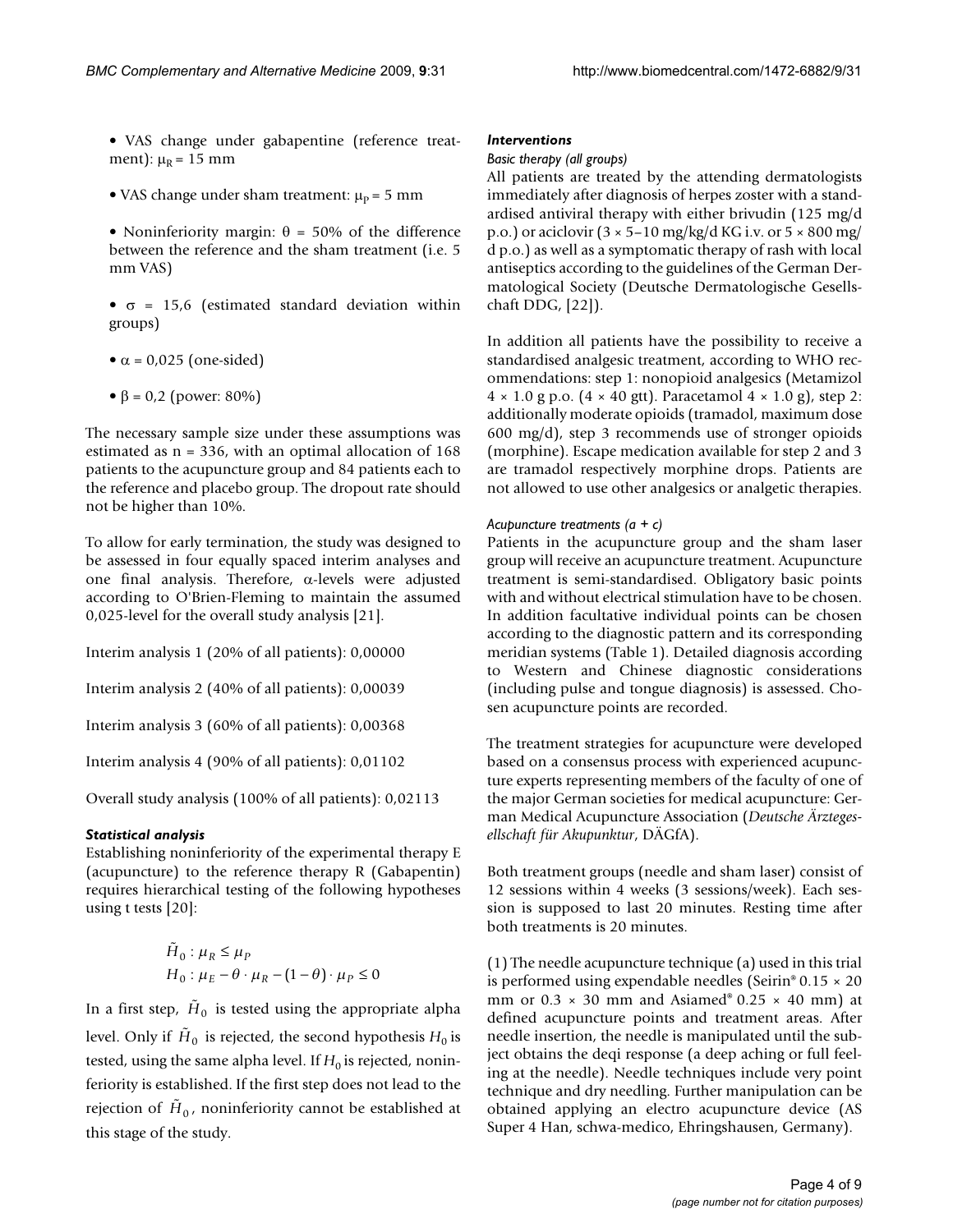| <b>AcuPoint</b>                                             |                                                                                                                                                       | Traditional Name Indication (acc. to TCM)                                                       |  |  |
|-------------------------------------------------------------|-------------------------------------------------------------------------------------------------------------------------------------------------------|-------------------------------------------------------------------------------------------------|--|--|
| Obligatory basic points applied with electrical stimulation |                                                                                                                                                       |                                                                                                 |  |  |
| $LI$ 4                                                      | He Gu                                                                                                                                                 | pain; skin diseases; restlessness; inflammation; head affections                                |  |  |
| LI I I                                                      | Qu Chi                                                                                                                                                | strengthen the immune system; pain; skin diseases; restlessness;<br>inflammations               |  |  |
| dependent on the primary diagnostic pattern either          |                                                                                                                                                       |                                                                                                 |  |  |
| LR <sub>3</sub>                                             | Tai Chong                                                                                                                                             | headache; psychosomatic symptoms with stress and restlessness;<br>muscular tension; spasmolytic |  |  |
| <b>GB 34</b>                                                | Yang Ling Quan                                                                                                                                        | pain and tension in muscles and tendons                                                         |  |  |
| <u>or</u>                                                   |                                                                                                                                                       |                                                                                                 |  |  |
| SP 10                                                       | Xue Hai                                                                                                                                               | immunmodulatoric effect; skin diseases                                                          |  |  |
| <b>BL 40</b>                                                | Wei Zhong                                                                                                                                             | skin diseases; local burning and heat symptoms                                                  |  |  |
| Obligatory basic points (electrical stimulation optional)   |                                                                                                                                                       |                                                                                                 |  |  |
|                                                             | Points on the meridian system corresponding to the primary diagnostic pattern (at least 2)                                                            |                                                                                                 |  |  |
|                                                             | Segmental points (standard segmental points e.g. Huatuo or BL points, as well as Ah Shi points, at least 2)                                           |                                                                                                 |  |  |
| Local points (at least 4)                                   |                                                                                                                                                       |                                                                                                 |  |  |
|                                                             | Facultative points can be chosen according to diagnosis and/or symptoms                                                                               |                                                                                                 |  |  |
|                                                             | $\mathbf{C}_i$ in the second state of $\mathbf{A}$ $\mathbf{C}$ is the $\mathbf{A}$ in the second state $\mathbf{C}_i$ is the state of $\mathbf{C}_i$ |                                                                                                 |  |  |

#### <span id="page-4-0"></span>**Table 1: Acupuncture Treatment protocol**

Standard acupuncture points, Ah Shi points, Microsystempoints (e.g. ear), myofascial triggerpoints

(2). Sham laser acupuncture (c) is applied at equivalent points as needle acupuncture, approaching a non-functioning laser pen which had been deactivated before by the manufacturer (Handy CW 100, schwa-medico). Only red light is emitted. For emphasis of the imaginary power of this sham procedure, visual and acoustic signals are accompanying the red light emission. Patients are treated 45 sec. without skin contact.

#### *Gabapentine (b)*

Patients are treated individually with gabapentine 900 mg/d – 3600 mg/d. According to the recommended scheme given by the manufacturer (Table [2\)](#page-5-0), the initial dose of 300 mg/d is (1) gradually augmented up to a daily dose of 900 mg and can (2) be increased dependent on the patients needs (maximum dose: 3600 mg/d). When symptoms release for at least one week, reduction of daily gabapentine amount is aspired.

Patients are scheduled for re-assessment at least once a week.

# *Ethics*

The trial has been approved by the Ethics Committee of the University of Munich such as the national component authority (Bundesinstitut für Arzneimittel und Medizinprodukte BfArM). The study protocol is in accordance to the declaration of Helsinki and the "ICH E6 Guideline for Good Clinical Practice". Written informed consent is obtained from all patients.

#### *Monitoring*

The study will be conducted according to common guidelines for clinical trials (Declaration of Helsinki ICH-GCP, Version Seoul 2008, cf. [http://www.wma.net/e/policy/](http://www.wma.net/e/policy/pdf/17c.pdf) [pdf/17c.pdf\)](http://www.wma.net/e/policy/pdf/17c.pdf), including certification by an external audit according to ICH-GCP at the Institute for Medical Informatics, Biometrics and Epidemiology (IBE), Ludwig-Maximilians-University, Munich, Germany. Data protection such as adequate quality and safety control according to the guidelines for good clinical practice (CPMP/ICH/135/ 95) is assured. Trial registration is EudraCT 2006-004698- 86.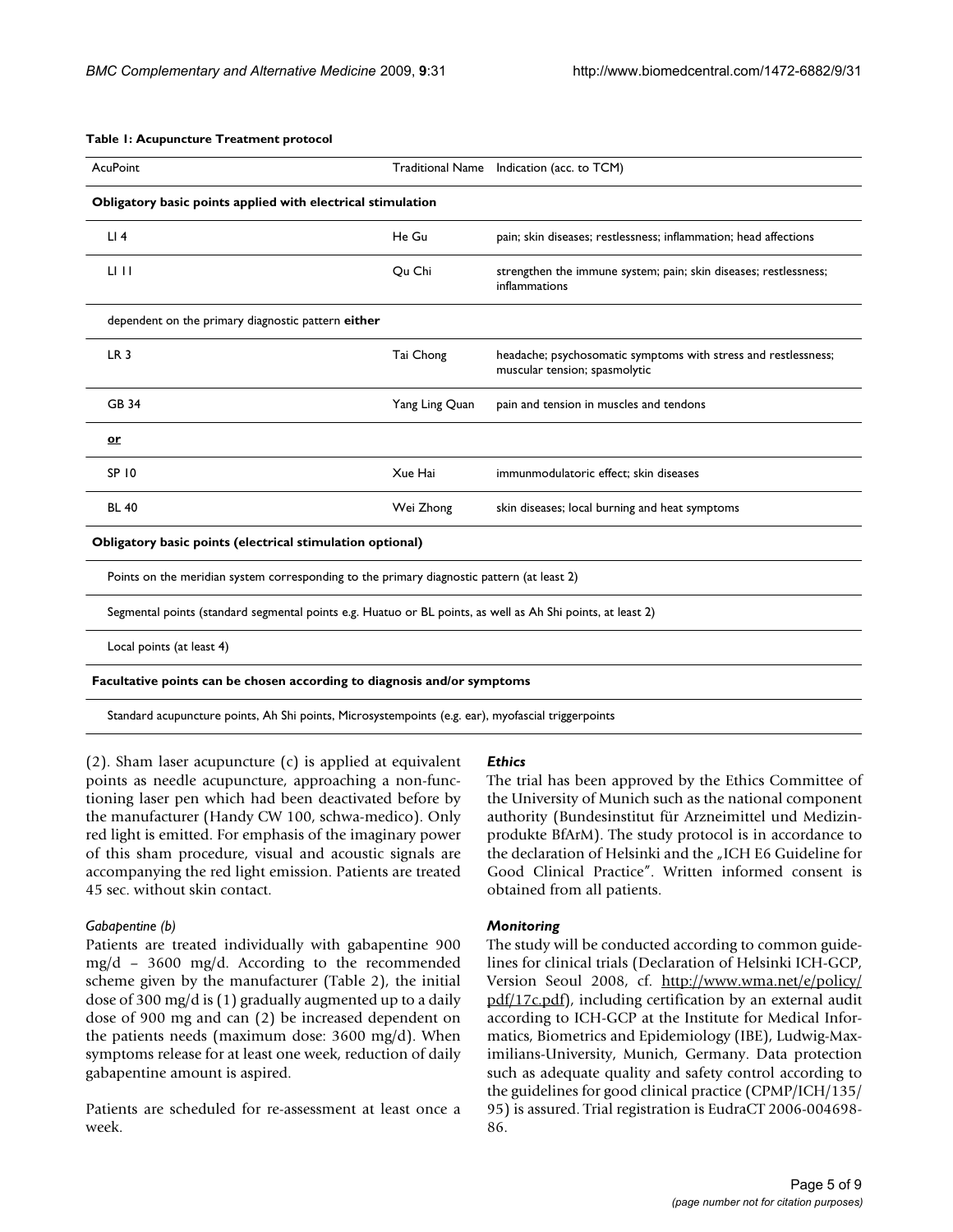<span id="page-5-1"></span>**Table 3: Secondary outcomes**

| Day Time                           | $8^{\circ}$ a.m. | $14^{\circ}$ a.m. | 22°° p.m.        |
|------------------------------------|------------------|-------------------|------------------|
| Day I                              |                  |                   | 300 mg           |
| Day 2                              | 300 mg           |                   | 300 mg           |
| Day 3                              | 300 mg           | $300 \text{ mg}$  | 300 mg           |
| Increase depends on patients needs |                  |                   |                  |
| Day n                              | 300 mg           | $300 \text{ mg}$  | $600 \text{ mg}$ |
| Day n + 1                          | 600 mg           | 300 mg            | 600 mg           |
| Day $n + 2$                        | $600 \text{ mg}$ | $600 \text{ mg}$  | $600 \text{ mg}$ |
|                                    |                  |                   |                  |
| Maximum dose                       | 1200 mg          | $1200 \text{ mg}$ | 1200 mg          |

#### <span id="page-5-0"></span>**Table 2: Gabapentin Scheme**

Table 2 is demonstrating the gabapentine intake scheme to reach the wanted therapeutic dosage. n is in sequence of the days since start of the therapy, at least  $n = 4$ .

# *Blinding*

Patients are blinded and told they would receive either acupuncture or laser acupuncture or a medical treatment. They are told that one treatment only could be less effective than a series of applications. Instead of true laser acupuncture, a sham laser acupuncture treatment is performed. In addition, examiners providing the sensory testing and that are involved with the data management are blinded about patients' treatment.

#### *Outcome measures*

### *Main outcome measure*

Alteration of pain intensity before and 1 week after treatment sessions (visual analogue scale VAS 0–100 mm, with 0 being no pain and 100 being the maximum imaginable pain.

#### *Secondary outcome measure*

Alteration of pain intensity and frequency of pain attacks, analgesic demand, evaluated by diary; alteration of different aspects of pain evaluated by standardised pain questionnaires (NPI, PDI, SES); effects on quality of life (SF 36), alteration of sensoric perception by systematic quantitative sensory testing (QST); incidence of postherpetic neuralgia; side effects and cost effectiveness. QST measurements are taken before and 1 week and 6 months after treatment. For detailed information please refer to Table [3.](#page-5-1)

## *Credibility assessment*

Expectations about outcome are the main modifying variables of the placebo effect according to Strauss-Blasche

| $\rightarrow$ Variation of the primary outcome (averaged pain intensity)  |  |
|---------------------------------------------------------------------------|--|
| $\rightarrow$ Frequency of pain attacks per day                           |  |
| $\rightarrow$ Pain intensity:                                             |  |
| " Pain at rest                                                            |  |
| • Pain attack                                                             |  |
| $\rightarrow$ Time to symptom alleviation                                 |  |
| $\rightarrow$ Analgesic demand                                            |  |
| $\rightarrow$ Side effects of the therapy                                 |  |
| $\rightarrow$ Standardised pain questionnaires                            |  |
| " Neuropathic Pain questionnaire (NPI)                                    |  |
| " Quality of life (SF 36)                                                 |  |
| • Pain Disability Index (PDI)                                             |  |
| " Pain description acc. to Geissner (SES)                                 |  |
| " Pain discomfort list acc. to van Zerssen                                |  |
| $\rightarrow$ Quantitative sensory testing (QST):                         |  |
| • thermic sensation:                                                      |  |
| " cold and warm detection threshold (CDT + WDT)                           |  |
| • thermic difference threshold (TSL)                                      |  |
| " cold and heat pain threshold (CPT + HPT)                                |  |
| " tactile detection threshold                                             |  |
| mechanical pain threshold                                                 |  |
| " mechanical pain intensity                                               |  |
| · mechanical allodynia                                                    |  |
| wind up phenomenon                                                        |  |
| vibration threshold                                                       |  |
| " pressure pain threshold                                                 |  |
| $\rightarrow$ Change of rash before and after treatment                   |  |
| $\rightarrow$ Incidence of postherpetic neuralgia 6 month after treatment |  |
| $\rightarrow$ Credibility                                                 |  |
| $\rightarrow$ Cost effectiveness                                          |  |
| $\rightarrow$ Side effects                                                |  |
|                                                                           |  |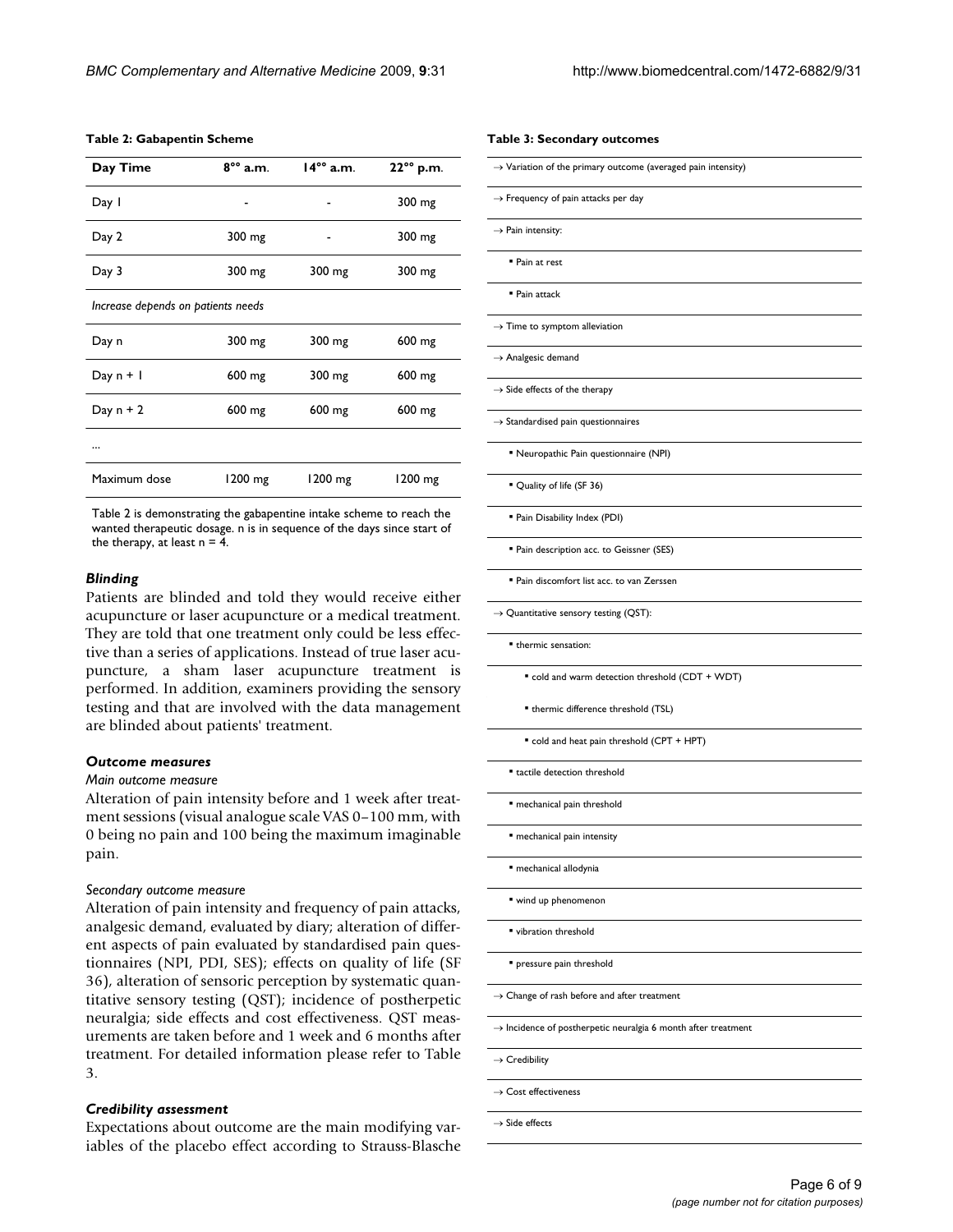[[23](#page-8-7)]. Patients are therefore asked to evaluate whether their satisfaction and expectations are met through a specific questionnaire according to Vincent which is comprised of 4 items: (1) How confident do you feel that this treatment can alleviate your complaint?; (2) How confident would you be in recommending this treatment to a friend who suffered from similar complaints?; (3) How logical does this treatment seem to you?; (4) How successful do you think this treatment would be in alleviating other complaints? [[24\]](#page-8-8). Patient satisfaction is measured with a 10 point visual analogue scale (VAS) at the end-point of the study.

# *Data entry*

Data entry is done with SPSS statistical software system (SPSS Inc., Chicago, IL; version 15.0). Data analysis will be done with SAS/STAT® Software (SAS Institute Inc., Cary, NC, USA) All data entry will be carried out twice.

# **Discussion**

To our knowledge, the ACUZoster study is the first clinical study to investigate the effectiveness of an acupuncture treatment for acute herpes zoster pain in direct comparison to a standard analgesic treatment with gabapentine and to a sham laser acupuncture treatment in a threearmed, randomised controlled clinical trial. Compared to previous studies of acupuncture in the treatment of herpes zoster, this study has a more rigorous methodology and will include more patients.

As pain in Herpes zoster is a prevalent symptom, zoster neuralgia figures an established model to investigate neuropathic pain therapies [\[10](#page-7-9)]. Therefore we believe that the expected results will not only confirm the present basic analgesic therapy in zoster neuralgia, it will also be possible to reason by analogy on other painful neuropathic conditions. However, depending on different age and gender distribution, thus leading to different pain perceptions within the patients' cohort, we can not control each patient's symptoms individually. We think that the balanced randomisation process accounts on this source of bias.

Inclusion and exclusion criteria were hold pragmatic in order to facilitate screening and recruitment. Exclusion criteria (besides standard items such as pregnancy or contra indications to the study medication) are diseases interfering with the patients' sensory perception. Our inclusion and exclusion criteria are based on further trials evaluating sensations and on recommendations found in the literature [\[11](#page-7-11),[25](#page-8-9),[26\]](#page-8-10).

# *Acupuncture versus gabapentine*

No single treatment has been shown to be completely effective for all sufferers of acute herpes zoster pain, and in the practical clinical scenario combinations of analgesic drugs are usually required to achieve partial relief of pain. Although there is an increasingly large number of trials that compare various analgesics to placebo, very few directly compare single therapies for which an evidence base exists, or address the issue of combining treatments [[27](#page-8-11)]. Current evidence is based on a small number of clinical trials supporting the oral use of tricyclic antidepressants, certain opioids, and gabapentinoids in PHN [\[10](#page-7-9)]. The pooled results for e.g. gabapentine give a number needed to treat (50% pain reduction) of 4.39. This efficacy is independent of the maximum applied dosage [\[10](#page-7-9)]. Gabapentine is one of the most commonly used analgesics in the treatment of neuropathic pain. Despite, adverse effects are reported quite often. Patients suffer especially from dizziness and sedation. The number needed to harm for gabapentin is 4.07 for minor harm and 12.25 for major harm [\[10](#page-7-9)]. That means that the number required to treat is same as the number needed to provoke adverse events.

Even as the use of acupuncture has been reported being promising by smaller trials in neuralgia [[28\]](#page-8-12), neuropathic pain [[13](#page-8-0)[,29](#page-8-13)] or postherpetic conditions [\[15\]](#page-8-2), all these trials come not up to enough evidence to recommend acupuncture as standard regimen.

To our knowledge, this is the first study evaluating the effectiveness of acupuncture in a large scaled trial proofing its non-inferiority in comparison to the commonly used analgesic gabapentine, both in comparison to sham treatment.

# *Control Procedure*

There is a controversial discussion on the subject of control procedures for clinical acupuncture trials [[24](#page-8-8),[30,](#page-8-14)[31](#page-8-15)]. The use of superficial, or of deep, needle insertions at locations distant from real acupuncture points, also known as minimal or sham acupuncture control, is not suitable to constitute an inert placebo, as diverse non-specific physiological effects of needle stimulation have been observed. This procedure is more likely to merely evaluate needling effects regarding the depth or the site of needle insertion. There are various physiological antinociceptive effects which are inevitable when using needle insertion or related techniques. Development of so called placebo needles was an essential step in the methodology of research on mechanisms of acupuncture [[31\]](#page-8-15). However, applying placebo needles in clinical trials implies methodological problems e.g. artificial setting, loss of credibility in acupuncture experienced by patients while mechano-sensitive Aβ-fibres are used, which by itself can activate pain inhibitory systems [\[32](#page-8-16)[,33](#page-8-17)]. In addition, all of these methods have a common problem of compromising the therapist blinding.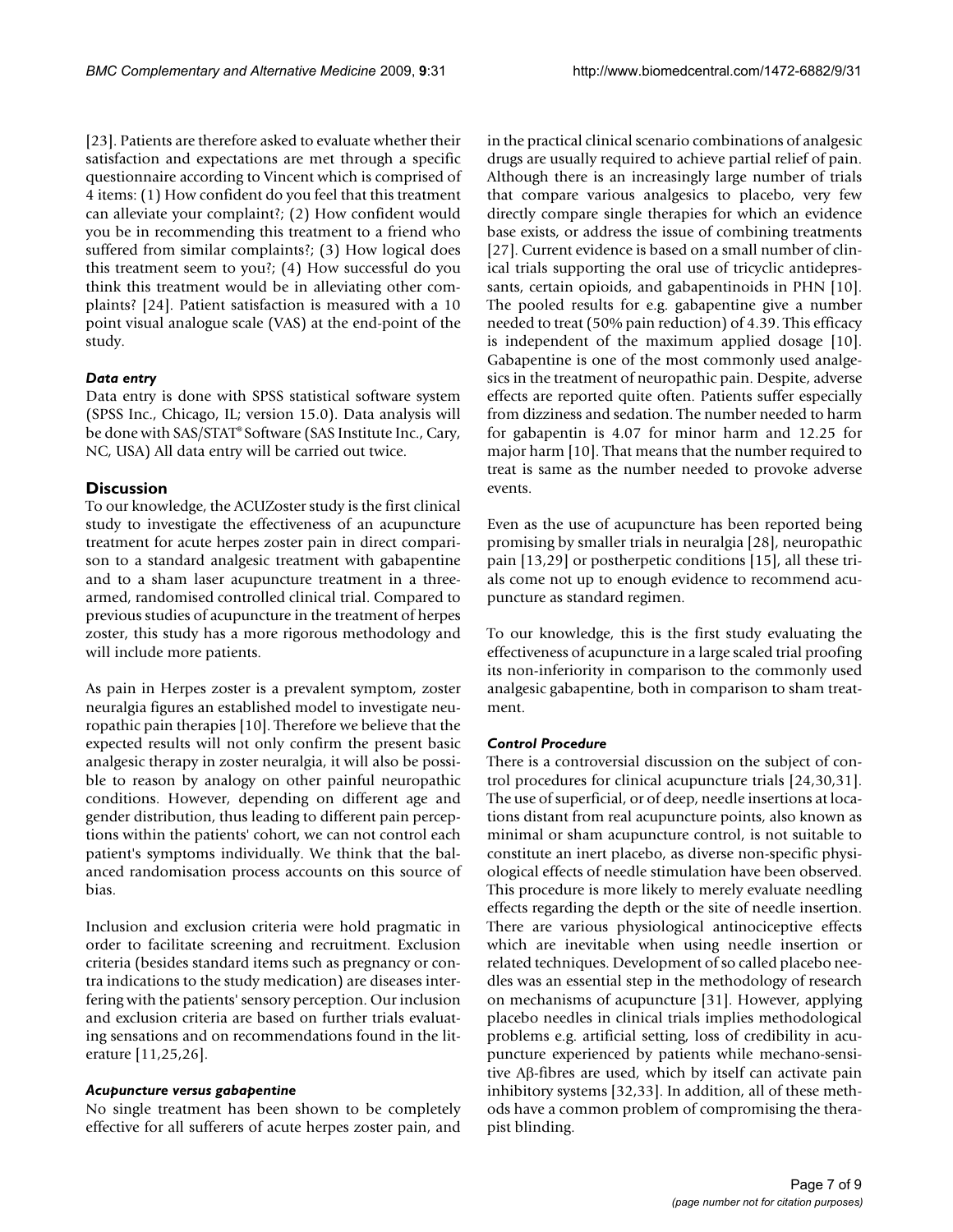In contrast, the choice of sham laser avoids activation of non-specific physiological effects such as stimulation of Aβ-fibres or C-fibres. Blinding of patients is easily achieved. Blinding both therapist and patients has been performed successful in a precedent trial [\[34](#page-8-18)], but was not applicable in this trial. The treatment setting of laser acupuncture carries equal weight to needle acupuncture in many respects e.g. attention, relaxation, and concentration on body sites distant from the affected painful area. All of these are potential factors which play an important role to both physicians and patients [\[35](#page-8-19)]. Using sham laser allows evaluation of the efficacy of analogous needling.

A limitation is that the therapist is still familiar with the difference of needle versus laser. In addition, technical devices are not directly comparable to the manual skill of acupuncture, and they are also liable to evoke different patient belief in treatment effects [[36\]](#page-8-20).

Given that the resolution to this controversy remains in doubt, the use of the sham laser methodology in this randomised single blinded study design avoids these mentioned concerns while still providing a valid control. Assessment of expectations is therefore still needed to demonstrate the level of belief in the treatments supporting our contention [\[23](#page-8-7),[37](#page-8-21)].

We chose sham laser acupuncture as a control as this is suggested to provoke only unspecific treatment effects [[37](#page-8-21)]. For the blinded patients, the credibility of this sham procedure is enhanced by visual and acoustic signals accompanying the red light emission, imitating a working laser pen. The credibility assessment of the acupuncture and sham treatment will be rated. This is in agreement with studies prior to this investigation demonstrating very similarly belief for both therapies [[38,](#page-8-22)[39](#page-8-23)]; we claim that blinding of patients is effective and that the choice of the sham laser acupuncture as a control procedure is adequate. Patients are blinded as them is told that they will receive either acupuncture or a laseracupuncture treatment. It is mentioned that one treatment can be less effective and that sham treatments can be included. This way we try to consider the ethical responsibility towards the patient. The Ethics Committee at the University of Munich, Germany approved this approach being suitable.

# **Conclusion**

This study is the first large-scale randomised placebo-controlled trial to evaluate the efficacy of acupuncture compared to gabapentine and sham treatment. It can be expected to provide valuable new information about the clinical and physiological effects of acupuncture and gabapentine in the treatment of acute herpes zoster pain. The study has been designed pragmatically to ensure that its findings can be implemented into clinical practice if acupuncture or gabapentine are found to be effective treatment strategies in acute herpes zoster pain.

# **Competing interests**

The authors declare that they have no competing interests.

# **Authors' contributions**

JF helped conceiving of the study and drafted the manuscript. SK, PL, LL and GMS participated in the design of the study. Parts of the study constitute the topics of the medical thesis of PH and ST. FP, JR and JP participated in the design of the study and coordinate the study in their departments. AC performed the sample size estimation. KJS organises internal and external monitoring. UM conceived of the biometrical study design. DI conceived of the study, he participated in the design and coordination of the study and supervised drafting the manuscript. All authors read, and approved of the final manuscript.

# **Acknowledgements**

This study is supported by a grant of the German Medical Acupuncture Association (Deutsche Ärztegesellschaft für Akupunktur, DÄGfA). We want to thank Professor Jörg Prinz, Department of Dermatology and Allergology, Ludwig-Maximilians-University, Munich for his assistance coordinating the study in his department and Dr. Alexander Crispin, Institute of Medical Information Technology, Biometry and Epidemiology, University of Munich, Germany (IBE) for doing the sample size estimation

#### **References**

- <span id="page-7-0"></span>1. Sampathkumar P, Drage LA, Martin DP: **[Herpes zoster \(shingles\)](http://www.ncbi.nlm.nih.gov/entrez/query.fcgi?cmd=Retrieve&db=PubMed&dopt=Abstract&list_uids=19252116) [and postherpetic neuralgia.](http://www.ncbi.nlm.nih.gov/entrez/query.fcgi?cmd=Retrieve&db=PubMed&dopt=Abstract&list_uids=19252116)** *Mayo Clin Proc* 2009, **84(3):**274-280.
- <span id="page-7-1"></span>2. Donahue JG, Choo PW, Manson JE, Platt R: **[The incidence of her](http://www.ncbi.nlm.nih.gov/entrez/query.fcgi?cmd=Retrieve&db=PubMed&dopt=Abstract&list_uids=7618983)[pes zoster.](http://www.ncbi.nlm.nih.gov/entrez/query.fcgi?cmd=Retrieve&db=PubMed&dopt=Abstract&list_uids=7618983)** *Arch Intern Med* 1995, **155(15):**1605-1609.
- <span id="page-7-2"></span>3. Yawn BP, Saddier P, Wollan PC, St Sauver JL, Kurland MJ, Sy LS: **[A](http://www.ncbi.nlm.nih.gov/entrez/query.fcgi?cmd=Retrieve&db=PubMed&dopt=Abstract&list_uids=17976353) [population-based study of the incidence and complication](http://www.ncbi.nlm.nih.gov/entrez/query.fcgi?cmd=Retrieve&db=PubMed&dopt=Abstract&list_uids=17976353) rates of herpes zoster before zoster vaccine introduction.** *Mayo Clin Proc* 2007, **82(11):**1341-1349.
- <span id="page-7-3"></span>4. Johnson RW: **[The future of predictors, prevention, and ther](http://www.ncbi.nlm.nih.gov/entrez/query.fcgi?cmd=Retrieve&db=PubMed&dopt=Abstract&list_uids=8545029)[apy in postherpetic neuralgia.](http://www.ncbi.nlm.nih.gov/entrez/query.fcgi?cmd=Retrieve&db=PubMed&dopt=Abstract&list_uids=8545029)** *Neurology* 1995, **45(12 Suppl 8):**S70-72.
- <span id="page-7-7"></span>5. Katz J, Cooper EM, Walther RR, Sweeney EW, Dworkin RH: **[Acute](http://www.ncbi.nlm.nih.gov/entrez/query.fcgi?cmd=Retrieve&db=PubMed&dopt=Abstract&list_uids=15307000) [pain in herpes zoster and its impact on health-related quality](http://www.ncbi.nlm.nih.gov/entrez/query.fcgi?cmd=Retrieve&db=PubMed&dopt=Abstract&list_uids=15307000) [of life.](http://www.ncbi.nlm.nih.gov/entrez/query.fcgi?cmd=Retrieve&db=PubMed&dopt=Abstract&list_uids=15307000)** *Clin Infect Dis* 2004, **39(3):**342-348.
- <span id="page-7-4"></span>6. Hope-Simpson RE: **[The Nature of Herpes Zoster: a Long-Term](http://www.ncbi.nlm.nih.gov/entrez/query.fcgi?cmd=Retrieve&db=PubMed&dopt=Abstract&list_uids=14267505) [Study and a New Hypothesis.](http://www.ncbi.nlm.nih.gov/entrez/query.fcgi?cmd=Retrieve&db=PubMed&dopt=Abstract&list_uids=14267505)** *Proc R Soc Med* 1965, **58:**9-20.
- <span id="page-7-5"></span>7. Kost RG, Straus SE: **[Postherpetic neuralgia – pathogenesis,](http://www.ncbi.nlm.nih.gov/entrez/query.fcgi?cmd=Retrieve&db=PubMed&dopt=Abstract&list_uids=8637540) [treatment, and prevention.](http://www.ncbi.nlm.nih.gov/entrez/query.fcgi?cmd=Retrieve&db=PubMed&dopt=Abstract&list_uids=8637540)** *N Engl J Med* 1996, **335(1):**32-42.
- <span id="page-7-6"></span>8. Dworkin RH, Gnann JW Jr, Oaklander AL, Raja SN, Schmader KE, Whitley RJ: **[Diagnosis and assessment of pain associated with](http://www.ncbi.nlm.nih.gov/entrez/query.fcgi?cmd=Retrieve&db=PubMed&dopt=Abstract&list_uids=18166464) [herpes zoster and postherpetic neuralgia.](http://www.ncbi.nlm.nih.gov/entrez/query.fcgi?cmd=Retrieve&db=PubMed&dopt=Abstract&list_uids=18166464)** *J Pain* 2008, **9(1 Suppl 1):**S37-44.
- <span id="page-7-8"></span>9. Dworkin RH, White R, O'Connor AB, Baser O, Hawkins K: **[Health](http://www.ncbi.nlm.nih.gov/entrez/query.fcgi?cmd=Retrieve&db=PubMed&dopt=Abstract&list_uids=17661954)[care costs of acute and chronic pain associated with a diag](http://www.ncbi.nlm.nih.gov/entrez/query.fcgi?cmd=Retrieve&db=PubMed&dopt=Abstract&list_uids=17661954)[nosis of herpes zoster.](http://www.ncbi.nlm.nih.gov/entrez/query.fcgi?cmd=Retrieve&db=PubMed&dopt=Abstract&list_uids=17661954)** *J Am Geriatr Soc* 2007, **55(8):**1168-1175.
- <span id="page-7-9"></span>10. Hempenstall K, Nurmikko TJ, Johnson RW, A'Hern RP, Rice AS: **[Analgesic therapy in postherpetic neuralgia: a quantitative](http://www.ncbi.nlm.nih.gov/entrez/query.fcgi?cmd=Retrieve&db=PubMed&dopt=Abstract&list_uids=16013891) [systematic review.](http://www.ncbi.nlm.nih.gov/entrez/query.fcgi?cmd=Retrieve&db=PubMed&dopt=Abstract&list_uids=16013891)** *PLoS Med* 2005, **2(7):**e164.
- <span id="page-7-11"></span>11. Dworkin RH, Johnson RW, Breuer J, Gnann JW, Levin MJ, Backonja M, Betts RF, Gershon AA, Haanpaa ML, McKendrick MW, *et al.*: **[Rec](http://www.ncbi.nlm.nih.gov/entrez/query.fcgi?cmd=Retrieve&db=PubMed&dopt=Abstract&list_uids=17143845)[ommendations for the management of herpes zoster.](http://www.ncbi.nlm.nih.gov/entrez/query.fcgi?cmd=Retrieve&db=PubMed&dopt=Abstract&list_uids=17143845)** *Clin Infect Dis* 2007, **44(Suppl 1):**S1-26.
- <span id="page-7-10"></span>12. Oxman MN, Levin MJ, Johnson GR, Schmader KE, Straus SE, Gelb LD, Arbeit RD, Simberkoff MS, Gershon AA, Davis LE, *et al.*: **[A vaccine](http://www.ncbi.nlm.nih.gov/entrez/query.fcgi?cmd=Retrieve&db=PubMed&dopt=Abstract&list_uids=15930418) [to prevent herpes zoster and postherpetic neuralgia in older](http://www.ncbi.nlm.nih.gov/entrez/query.fcgi?cmd=Retrieve&db=PubMed&dopt=Abstract&list_uids=15930418) [adults.](http://www.ncbi.nlm.nih.gov/entrez/query.fcgi?cmd=Retrieve&db=PubMed&dopt=Abstract&list_uids=15930418)** *N Engl J Med* 2005, **352(22):**2271-2284.